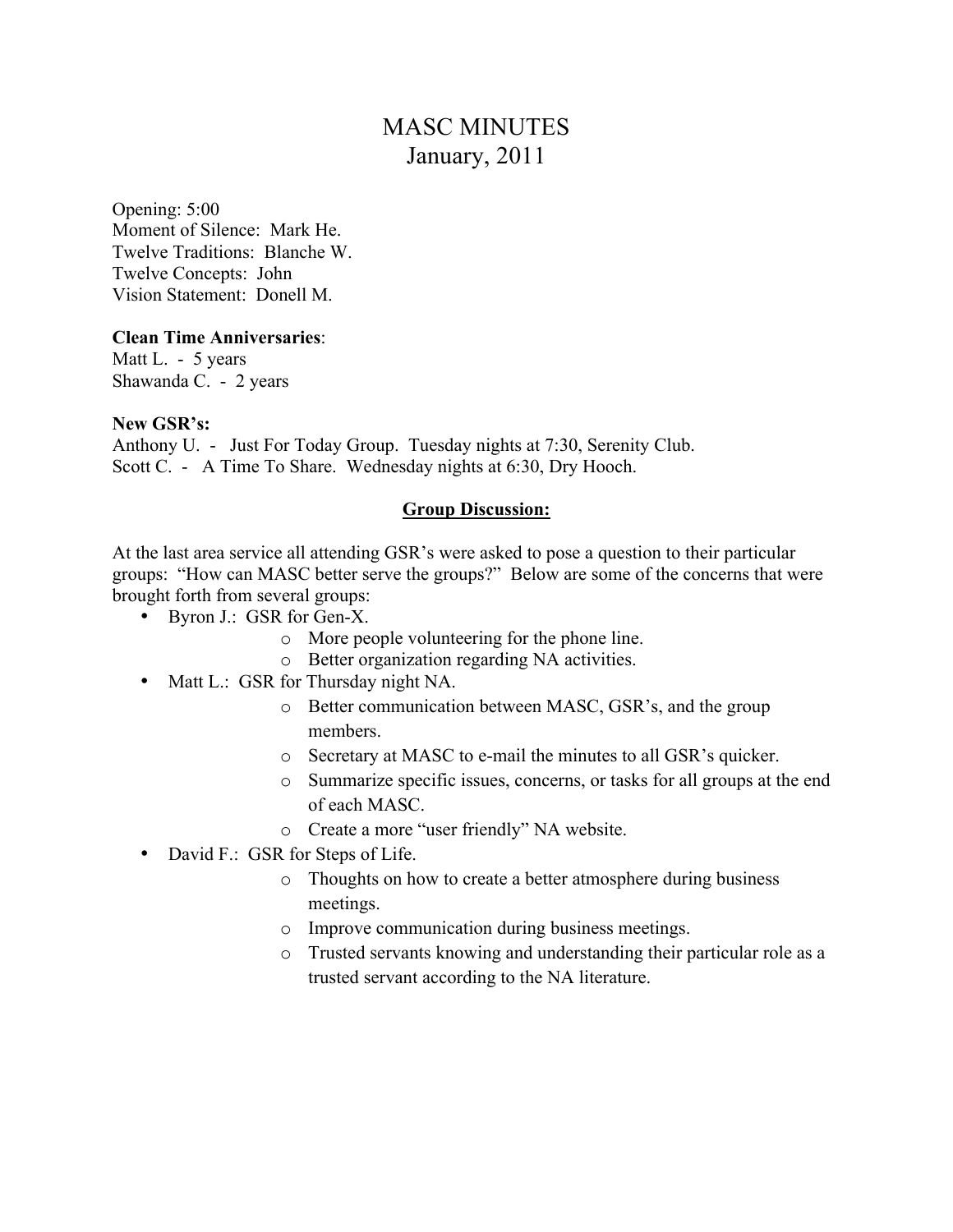# **Administrative Reports:**

Chairperson, Mark He.:

Mark summarized the ADMIN meeting and recapped the list of tasks for each particular work group in 2010.

- ADMIN meeting topics:
	- o Services should be directed by the groups.
	- o How to better engage the newcomers.
	- o Accountability of authority.
	- o Implementing issue discussion topics.
	- o Leadership development regarding trusted servants.
	- o Improvement of communication between group members, MASC, Region, and World services.
	- o Implement health and welfare of groups report.
- Recap of 2010:
	- o Website workgroup. Task completed.
	- o Public Relations workgroup. Task completed.
	- o Poster workgroup. Task completed.
	- o CBDM workgroup. Task completed.
	- o Budgets. In progress.
	- o GSR and Public Relations Training workgroup. In progress.
	- o Improve attraction at MASC. In progress.

Treasurer, Byron J.:

- Itemized breakdown of all monies for 2010 completed. (H & I, MASC, Thanksgiving)
- Treasury budget for 2011 still in progress.

RCMA, Willie M.:

• Regional conference will take place at the WSNAC host site in Appleton on  $1/15/2011$ . The hotel rate is \$89.00 per night. Willie will be leaving Milwaukee on Saturday morning and return sometime on Sunday. Round trip is roughly 206 miles. The grand total for expenses for this trip is \$140.00.

H&I, Corey L.:

- The current focus of  $H \& I$  is treatment facilities since they have pulled all the volunteers out of MSDF and House of Corrections.
- H& I is going to network with Public Relations to better serve the community in any way possible.
- Volunteers still needed. To inquire contact Corey L. at 234-7934.

Public Relations, Mark H.:

- Info line still in need of volunteers, especially females.
- For more information contact  $pr(\hat{\omega})$  namilwaukee.org